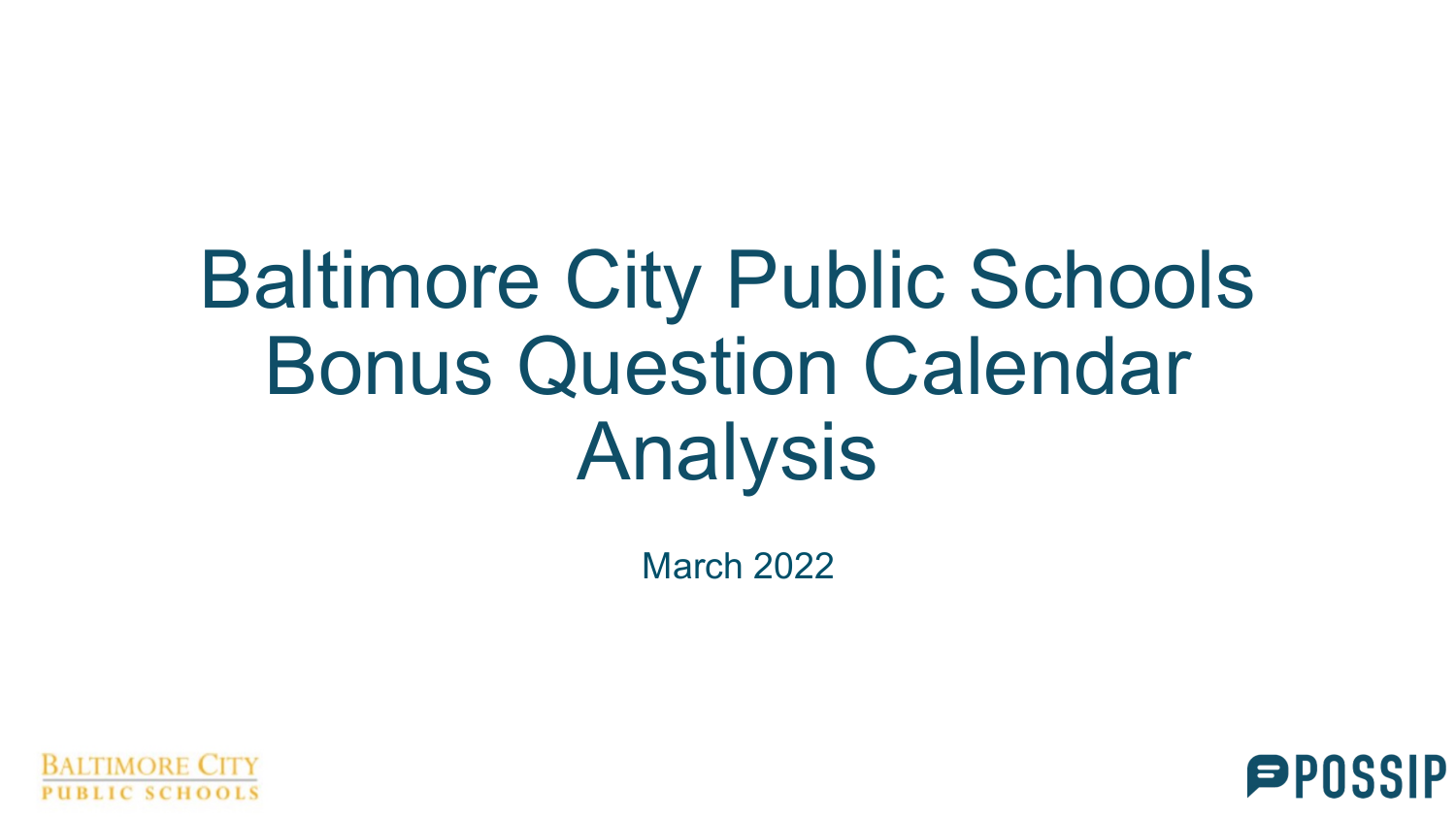## 6,544 Responses to the Question



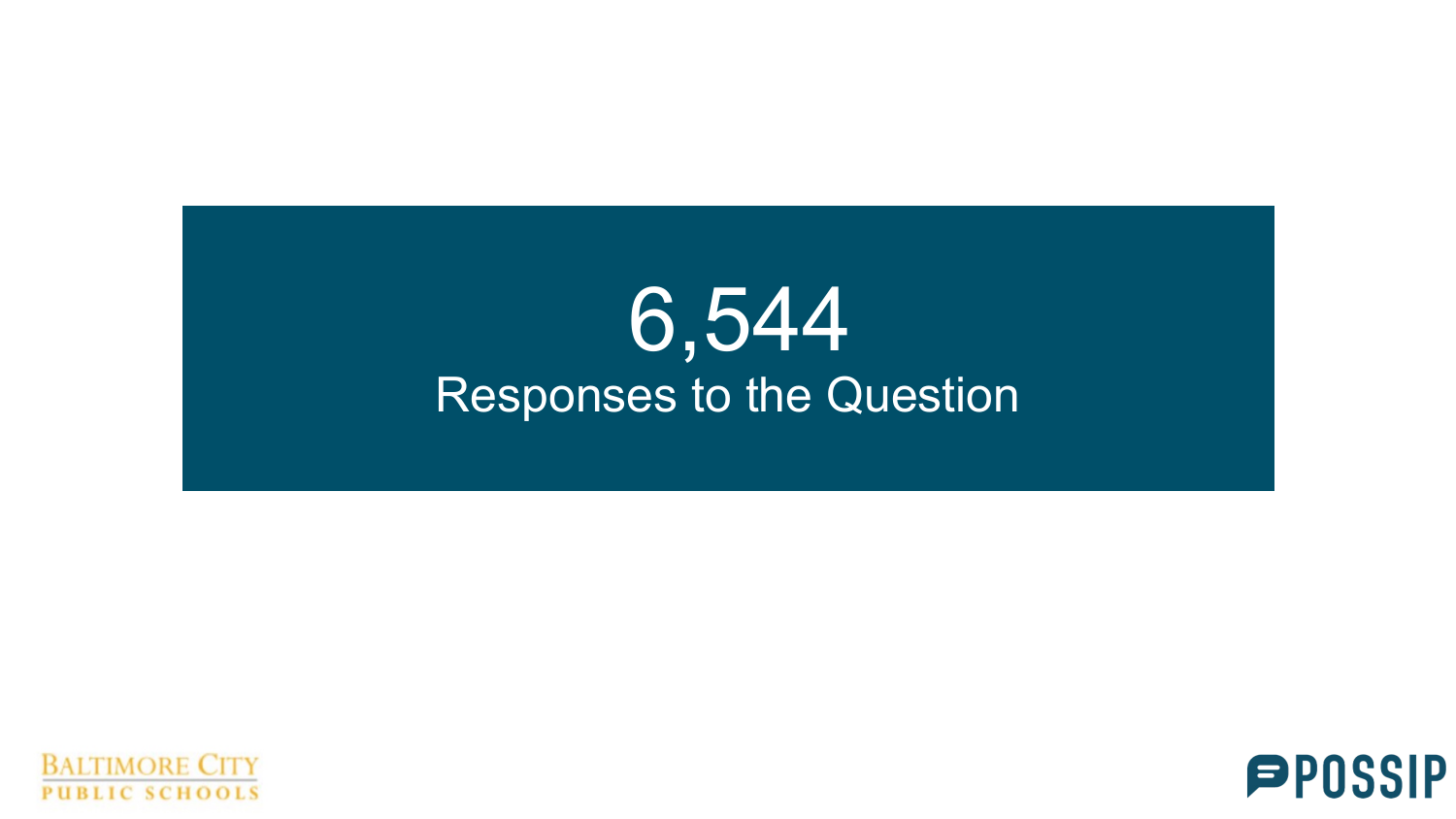# **Summary Notes**

- The top response was *fewer early release days*
- These results were consistent between Title 1 and Non-Title 1 schools
- The top response was different for four out of seven school levels
	- High Schools *more parent-teacher conference days* and *other*
	- $K-8$  other
	- 6-12 *more parent-teacher conference days*
- Most comments from *other* response revolved around Teachers, Training, and other Non-Calendar topics



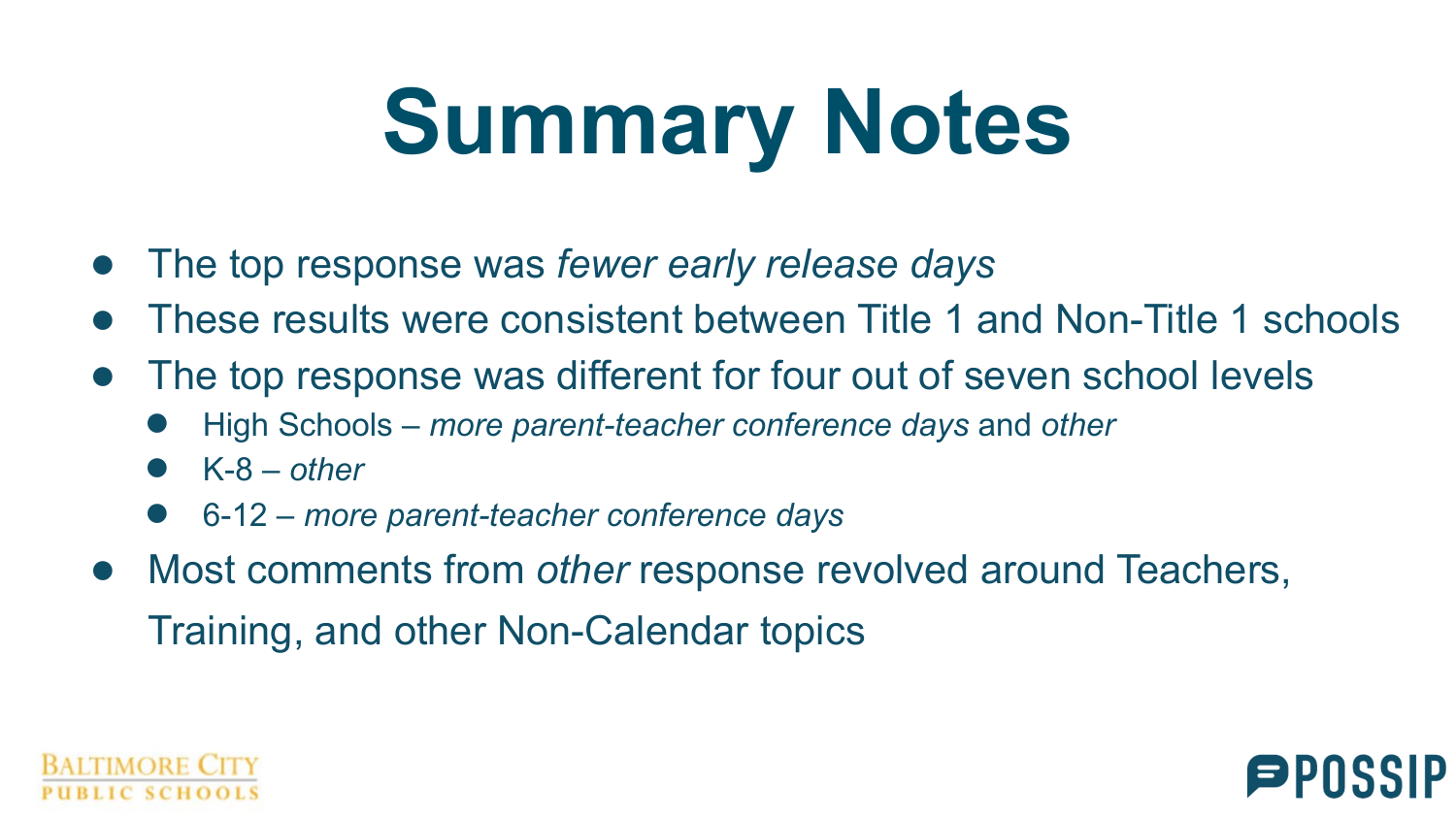### What is most important to you for next year's school calendar? Select 1 letter only. (Overall District Results%)

#### **Overall % Responses**



A. More parent-teacher conference days

- B. Fewer early release days
- C. Earlier start to the school year
- D. More teacher training days
- E. Year-long school calendar
- F. Unsure
- G. Other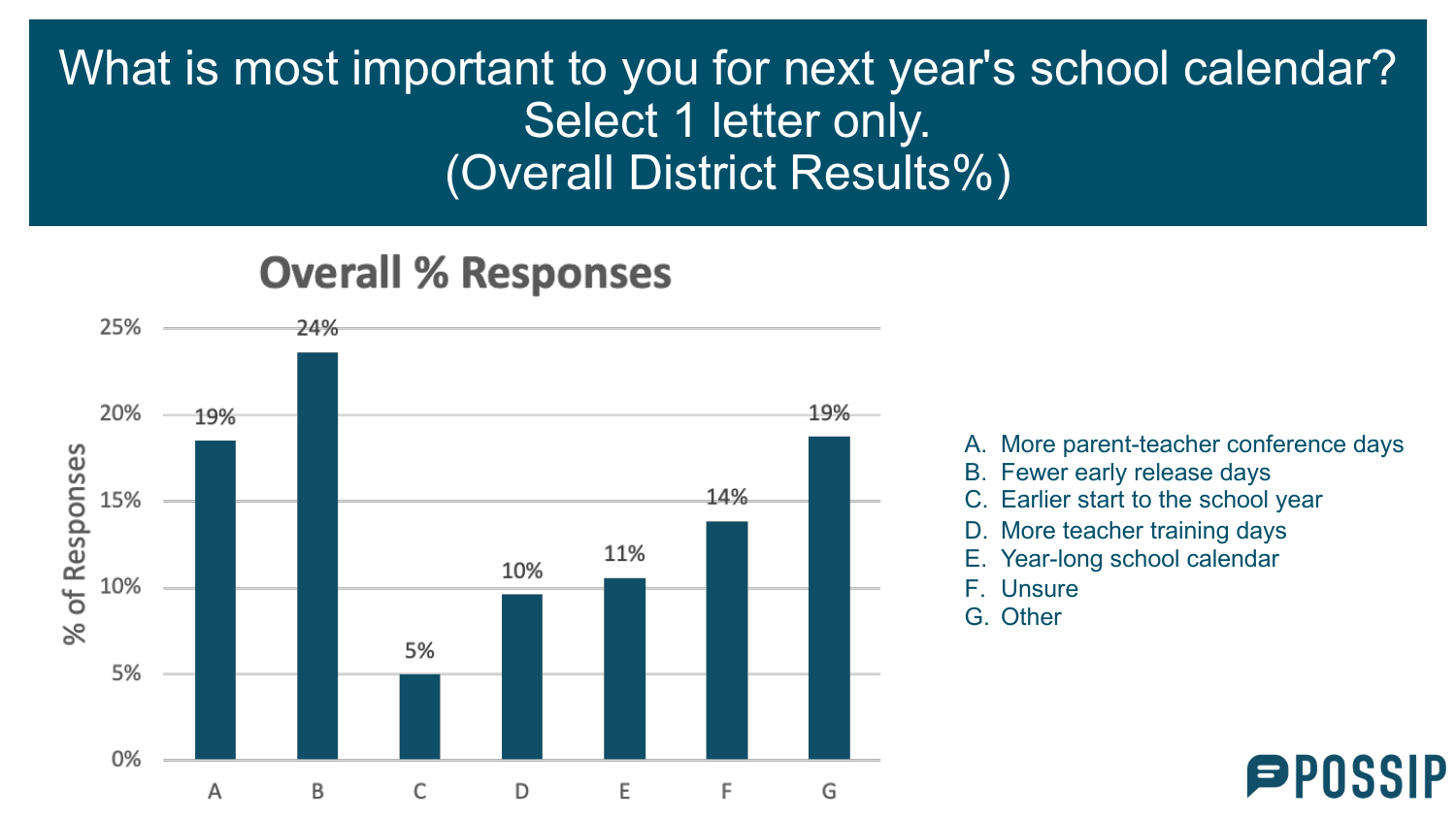### What is most important to you for next year's school calendar? Select 1 letter only. (Overall District Results #)

#### **Overall # Responses**



A. More parent-teacher conference days

- B. Fewer early release days
- C. Earlier start to the school year
- D. More teacher training days
- E. Year-long school calendar
- F. Unsure
- G. Other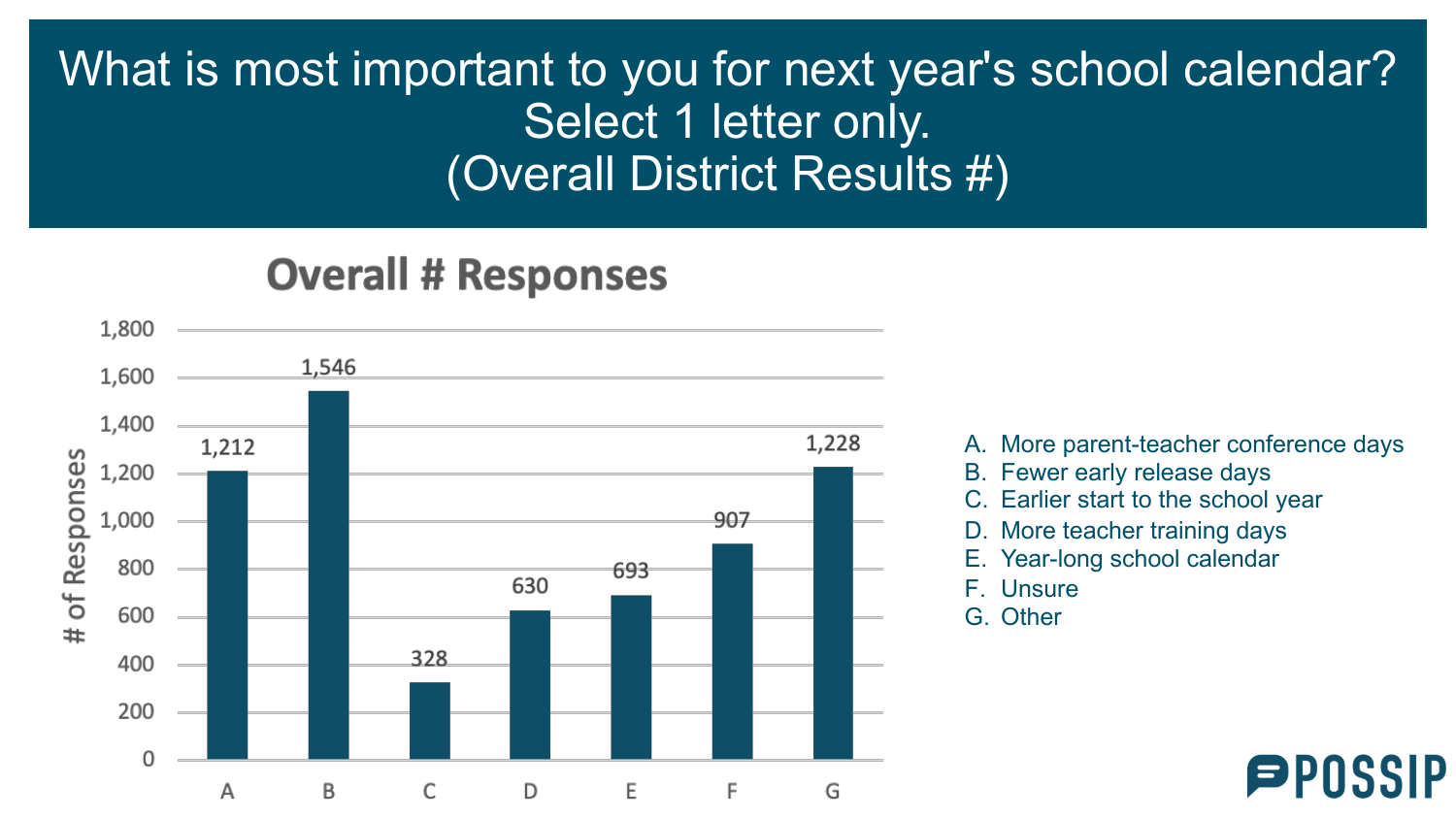### What is most important to you for next year's school calendar? Select 1 letter only. (Title 1 vs Non-Title 1 Schools)

#### % of Responses by Title 1 Status



A. More parent-teacher conference days

**PPOSS** 

- B. Fewer early release days
- C. Earlier start to the school year
- D. More teacher training days
- E. Year-long school calendar
- F. Unsure
- G. Other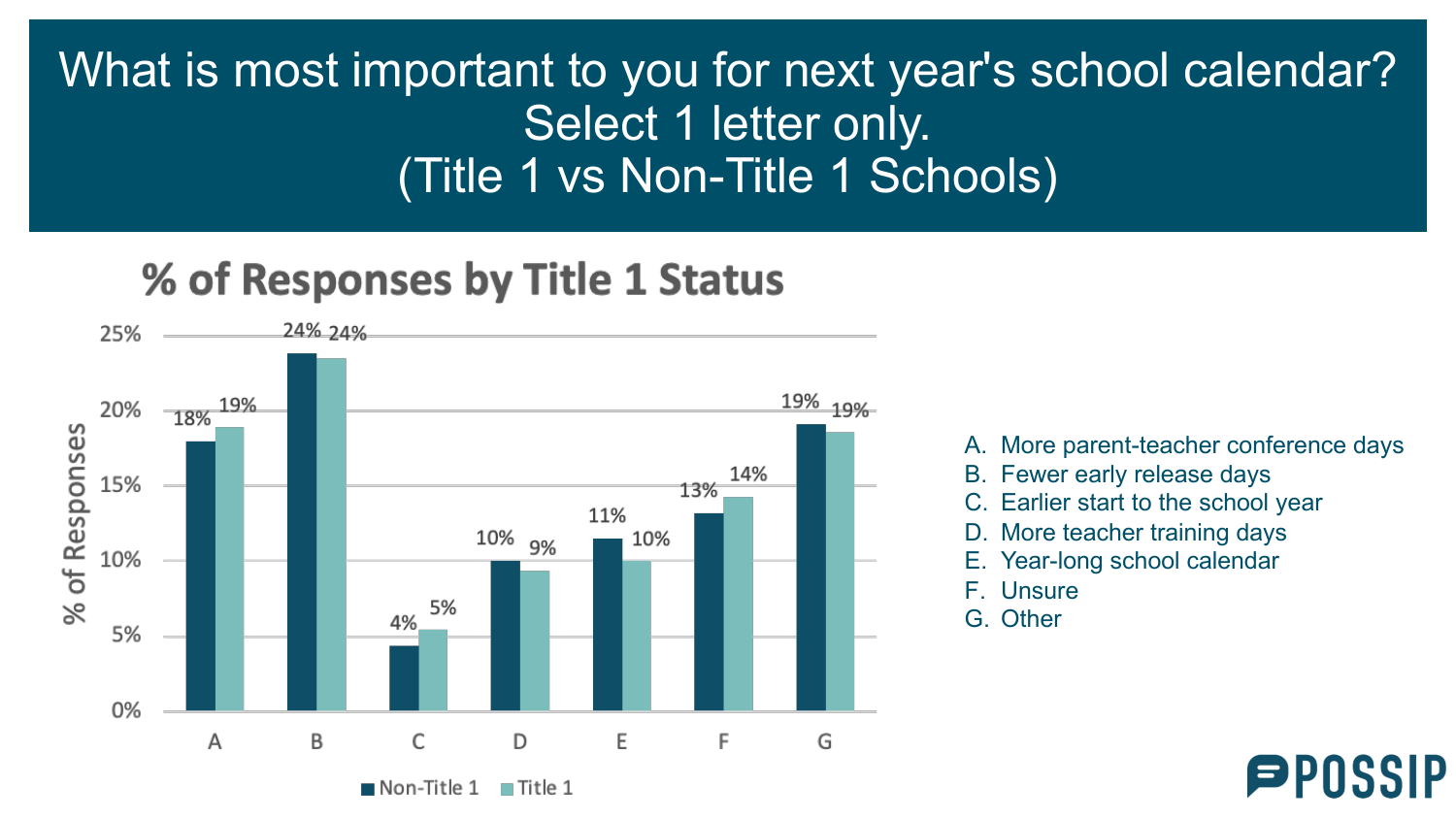## Responses by Level

#### # of Responses by Level



■ PK-8 ■ High School ■ Elementary School ■ K-8 ■ 6-12 ■ Middle School ■ Other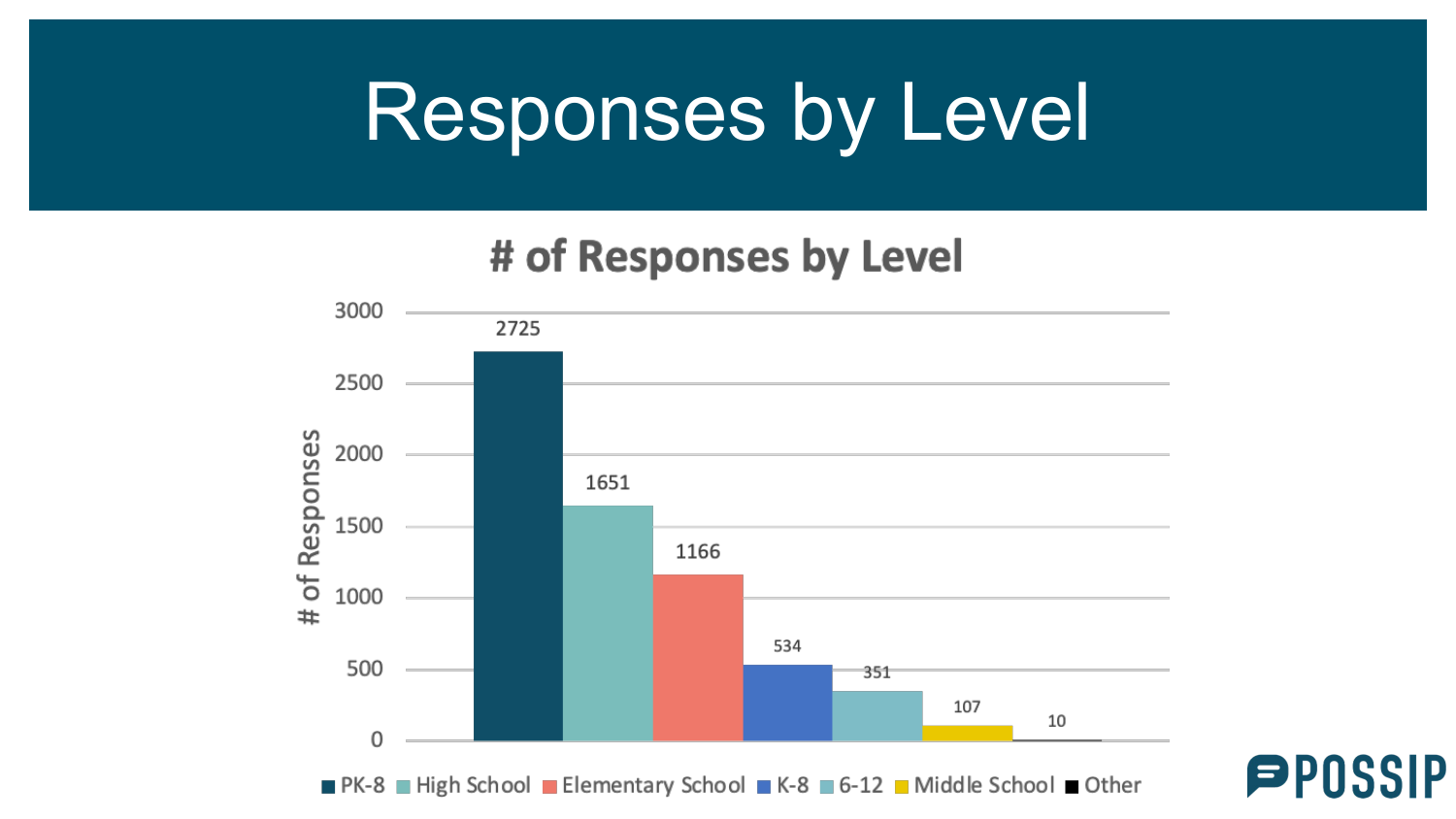### What is most important to you for next year's school calendar? Select 1 letter only. (School Levels with Most Responses)

Other

### % of Responses by Level



#### # of Responses by Level



- Earlier start to the school year D. More teacher training days
	-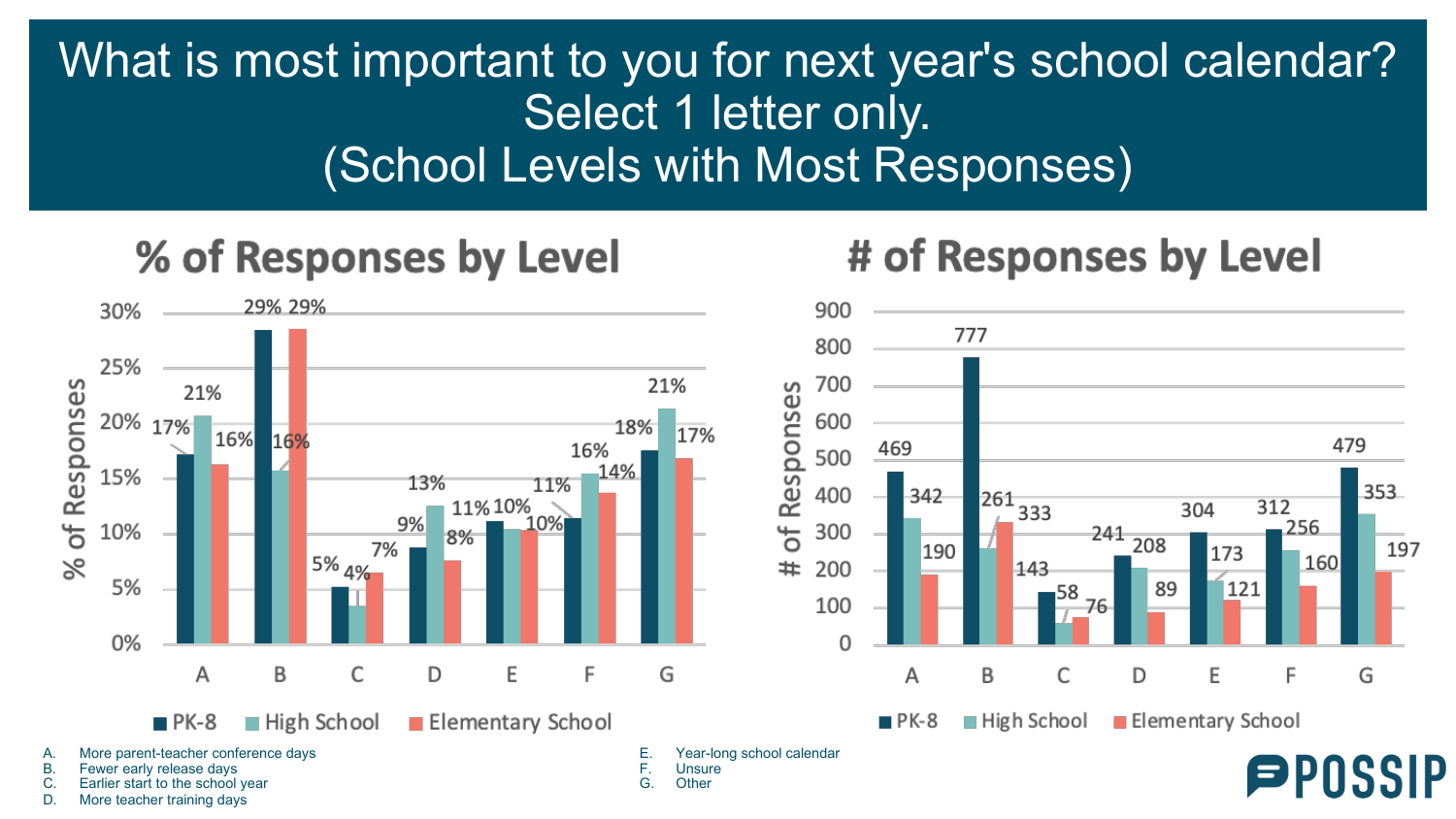### What is most important to you for next year's school calendar? Select 1 letter only. (School Levels with Least Responses)

#### % of Responses by Level



#### # of Responses by Level

112

66

18

G

86

55

32

 $\overline{2}$ 

E

67

22

F

■ Other

4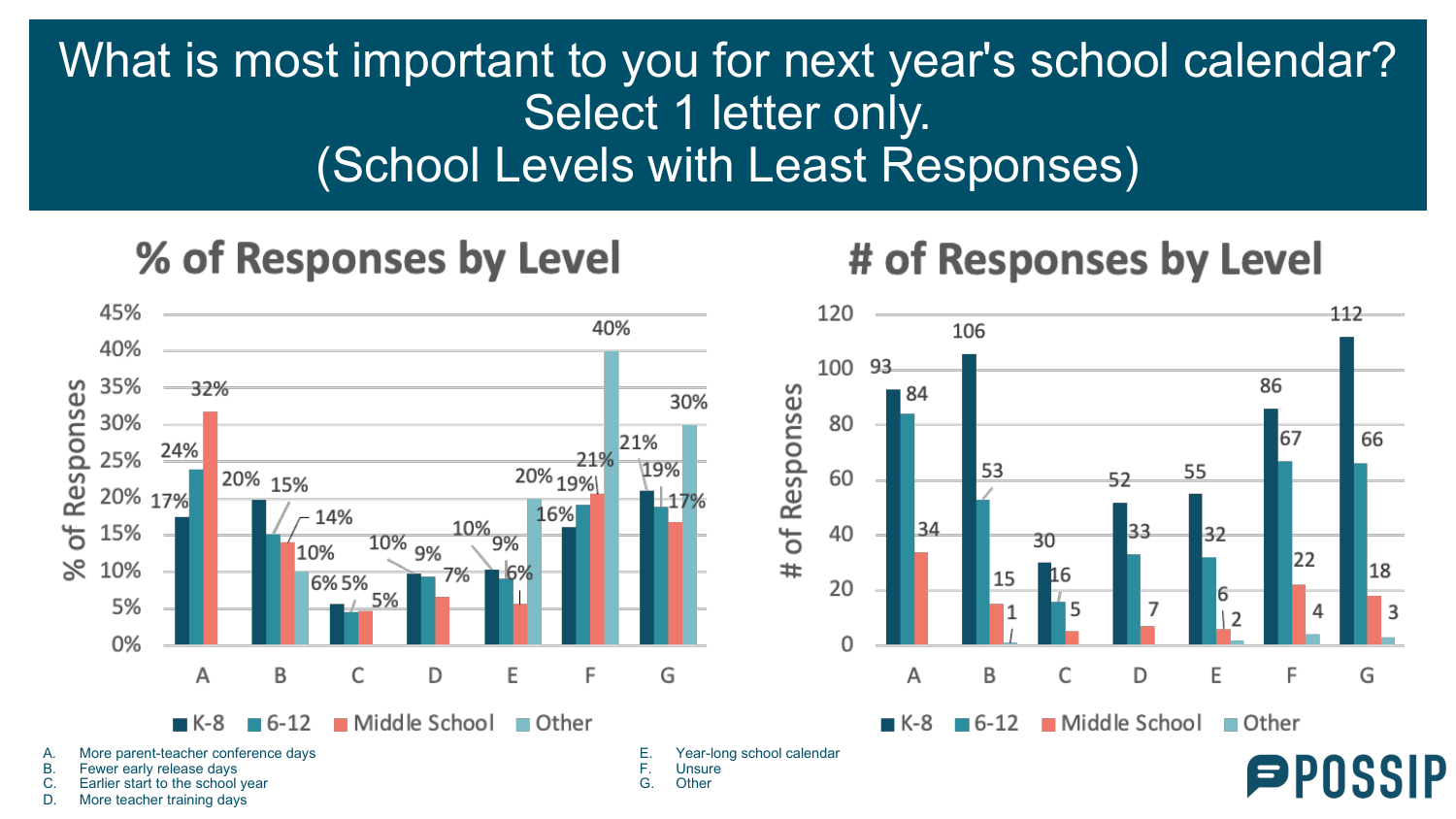### What is most important to you for next year's school calendar? Select 1 letter only. (Level Responses Breakdown %)

#### % of Responses by Level



- A. More parent-teacher conference days
- B. Fewer early release days
- C. Earlier start to the school year
- D. More teacher training days
- E. Year-long school calendar
- F. Unsure
- G. Other

## **PPOSSIP**

 $C = D = F = F$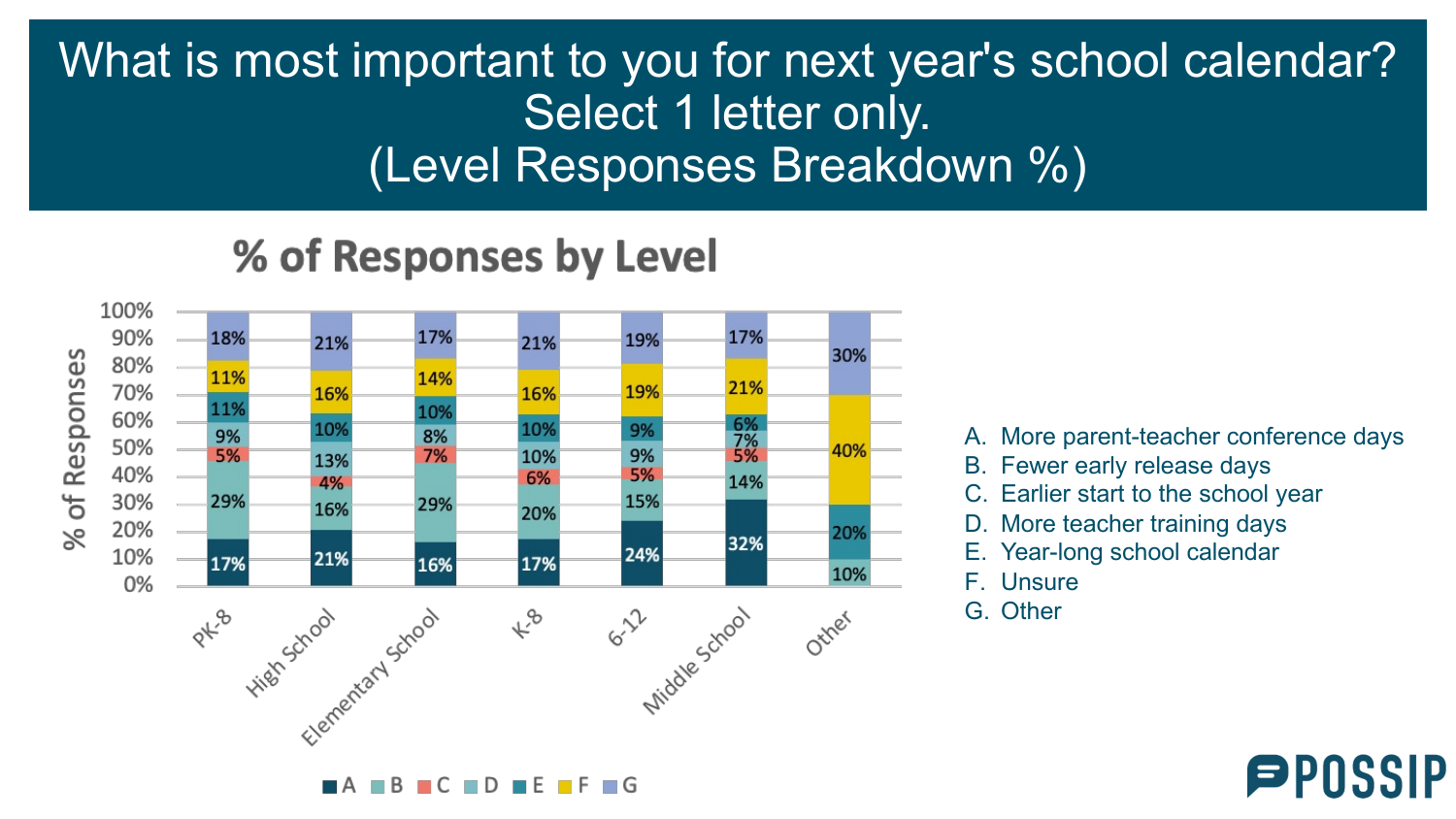## Responses Ranked by School Level

#### **PK-8**

- 1. Fewer early release days 29%
- 2. Other 18%
- 3. More parent-teacher conference days - 17%
- 4. Unsure 11%
- 5. Year-long school calendar 11%
- 6. More teacher training days 9%
- 7. Earlier start to the school year 5%

#### **High School**

- 1. Other 21%
- 2. More parent-teacher conference days - 21%
- 3. Fewer early release days 16%
- 4. Unsure 16%
- 5. More teacher training days 13%
- 6. Year-long school calendar 10%
- 7. Earlier start to the school year 4%

#### **Elementary School**

- 1. Fewer early release days 29%
- 2. Other 17%
- More parent-teacher conference days - 16%
- 4. Unsure 14%
- 5. Year-long school calendar 10%
- 6. More teacher training days 8%
- 7. Earlier start to the school year 7%

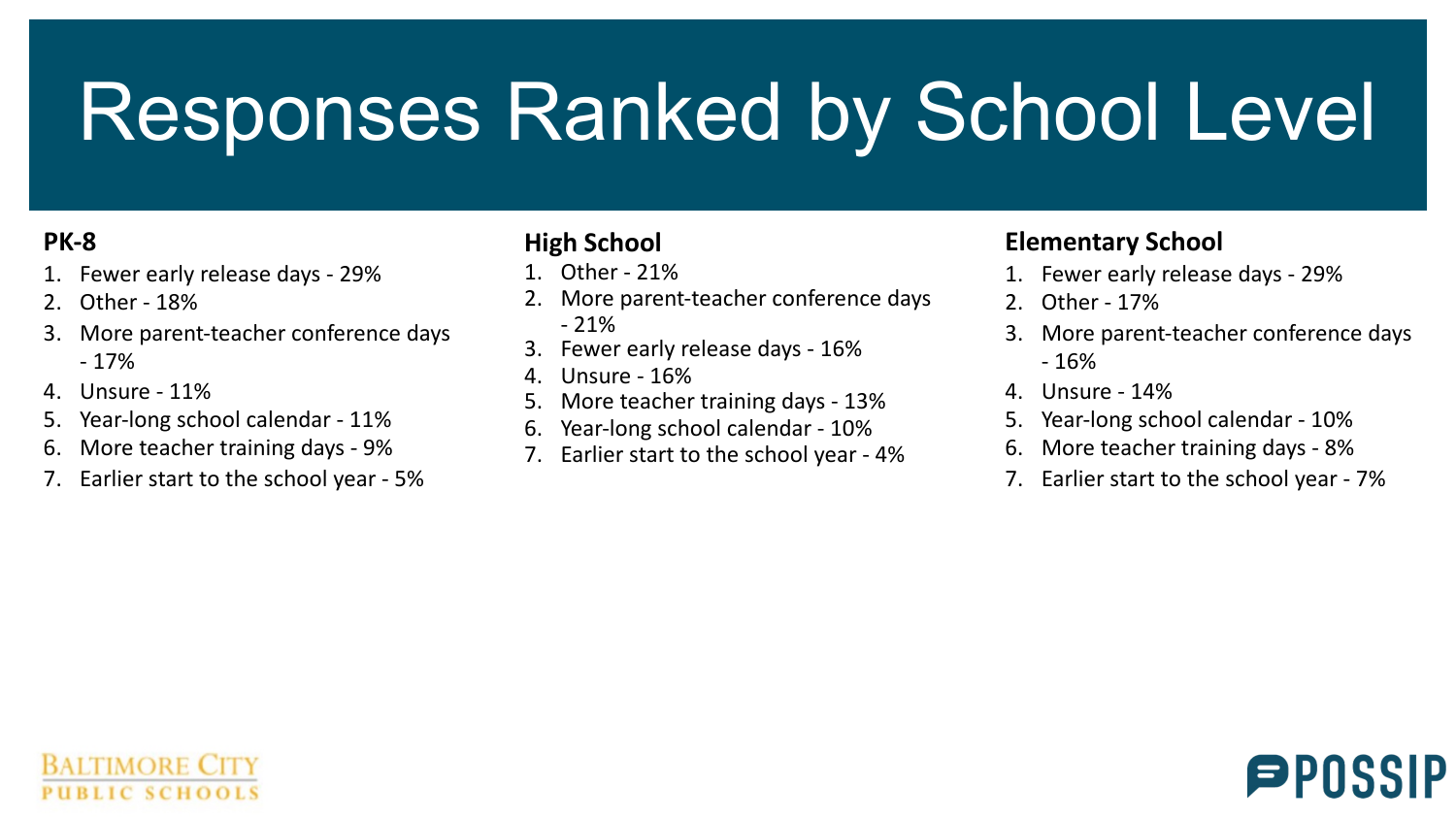## Responses Ranked by School Level

#### **K-8**

- 1. Other 21%
- 2. Fewer early release days 20%
- 3. More parent-teacher conference days - 17%
- 4. Unsure 16%
- 5. Year-long school calendar 10%
- 6. More teacher training days - 10%
- 7. Earlier start to the school year - 6%

#### **6-12**

- 1. More parent-teacher conference days - 24%
- 2. Unsure 19%
- 3. Other 19%
- 4. Fewer early release days 15%
- 5. More teacher training days - 9%
- 6. Year-long school calendar 9%
- 7. Earlier start to the school year - 5%

#### **Middle School**

- 1. More parent-teacher conference days - 32%
- 2. Unsure 21%
- 3. Other 17%
- 4. Fewer early release days 14%
- 5. More teacher training days - 7%
- 6. Year-long school calendar 6%
- 7. Earlier start to the school year - 5%

#### **Other**

- 1. Unsure 40%
- 2. Other 30%
- 3. Year-long school calendar 20%
- 4. Fewer early release days 10%
- 5. More parent-teacher conference days - 0%
- 6. Earlier start to the school year - 0%
- 7. More teacher training days - 0%